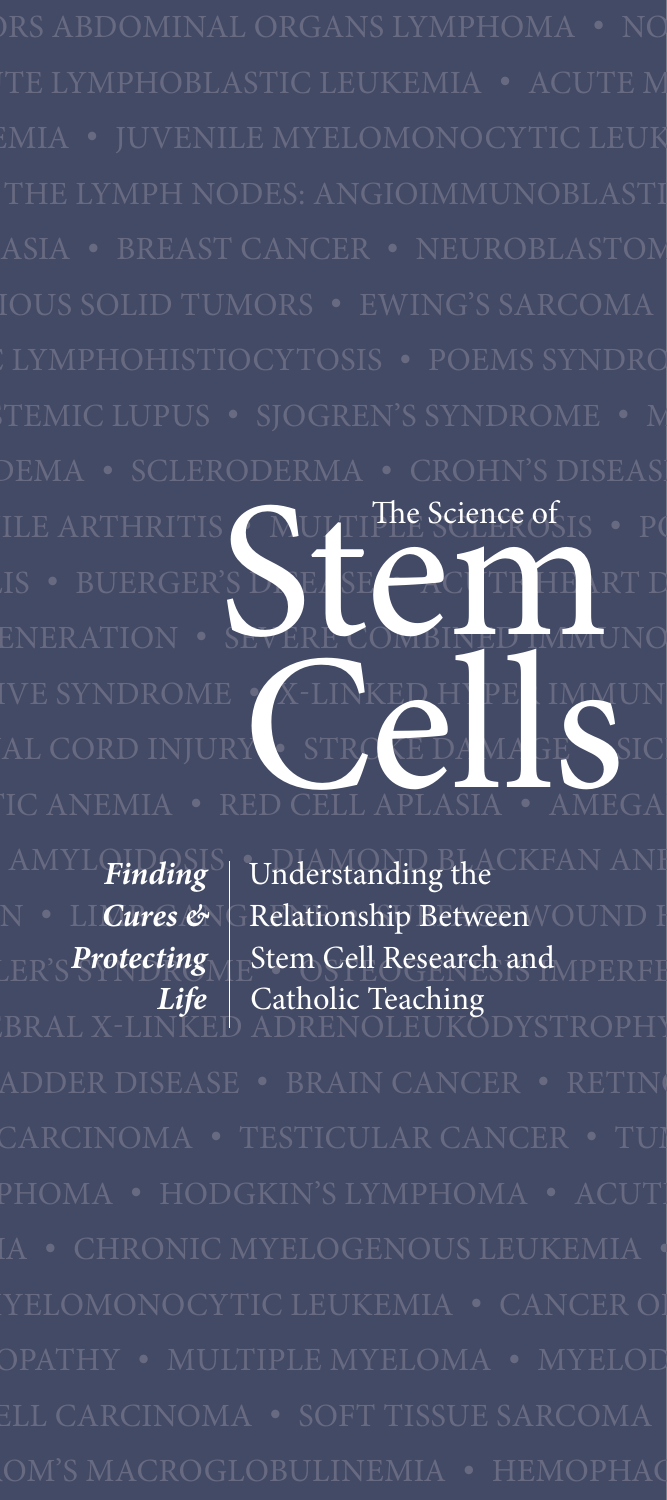# *Stem Cell Research and Human Cloning:*<br>Ouestions and Answers<sup>1</sup>

*What is a* 

*What is a* **cell? A** stem cell is a relatively unspecialized cell that, when it divides, can do two things: make another cell like itself, or make any of a unspecialized cell that, when it divides, can do two things: make number of cells with more specialized functions. For example, just one kind of stem cell in human blood can make new red blood cells, or white blood cells, or other kinds—depending on what the body needs. These cells are like the stem of a plant that spreads out in different directions as it grows.

> Not at all. Most stem cell research and other sources that pose no moral uses cells obtained from adult tissue, umbilical cord blood, problem. Useful stem cells have been found in bone marrow, blood, muscle, fat, nerves, and even in the pulp of baby teeth. Many of these cells are already being used to treat people with a variety of diseases.

Because harvesting these cells kills<br>the living embryo, which is a<br>human offspring in the first eight<br>weeks from conception. The embryo, if the living embryo, which is a human offspring in the first eight weeks from conception. The embryo, if nurtured and protected, will develop to be a friend, neighbor or family member that will live for several decades. The Church opposes the direct destruction of human life for any purpose, including research.

I<br>bec  $\Gamma$  n the end we will all die anyway, but that gives no one a right to kill us. In any case, these embryos will not die because they are inherently unable to survive, but because others are choosing to hand them over for destructive research instead of letting them implant in their mother's womb. One wrong choice does not justify an additional wrong choice to kill them for research, much less a choice to make taxpayers support such destruction.

MYELOMONOCYTIC LEUKEMIA • CANCER OF THE LYMPH NODES: ANGIOIMMUNOBLASTIC LYMPHADENOP ATHY • MULTIPLE MYELOMA • MYELODYSPLASIA • BREAST CANCER • NEUROBLASTOMA • RENAL CELL CARCINOMA • SOFTI TUMORS • SOFTI TUMORS • SOFTI TUMORS • SOFTI TUMORS • EWINDI MACROSET *one in tod*  $F = \frac{S}{\text{S}}$  only emc er automatic family men DISEASE • RHEUMATOID ARTHRITIS • JUVENILE ARTHRITIS • MULTIPLE SCLEROSIS • POLYCHONDRITIS • S *debilitating conditions, but also one that has a critical impact upon human* **CORONARY EXECUTE** • CORNER EXECUTE **115** Synd<sup>there</sup> are m Syndage • Parkinson's Disease • Spinal Corp in the Spinal Corp in the Spinal Co *become all too common. Despite the* MBOC*hurch's advoca proven adult stem cell research, she* replacement is cast by son *advancements. We, the Catholic bishops* FAILURE • LIVER CIRRHOSIS • END-STAGE BLADDER DISEASE • BRAIN CANCER • RETINOBLASTOMA • OVA *of Michigan, offer here information using reason and faith to assist people in understanding the relationship* <u>LEUKEMI</u><br>Elektronic My<sub>el</sub>ogen MYELOMONOCYTIC LEUKEMIA • CHRONIC CHRONIC CHRONIC CHRONIC CHRONIC CHRONIC CHRONIC CHRONIC LEUKEMIA • CHRONIC C **issue of**<br>stem cel<br>one in today's society. Its impact *stem cell research is a defining one in today's society. Its impact is not only emotional, as many people have family members or friends afflicted by life in its earliest stages. Unfortunately there are many misconceptions regarding stem cell research that have Church's advocacy for ethical and is cast by some as opposing research between stem cell research and Catholic teaching about human life.*

*research?*

*Is the Catholic Church opposed to all stem cell* 

*Why is the Church opposed to stem cell research using the embryo?*

*If some human embryos will remain in frozen storage and ultimately be discarded anyway, why is it wrong to try to get some good out of them?*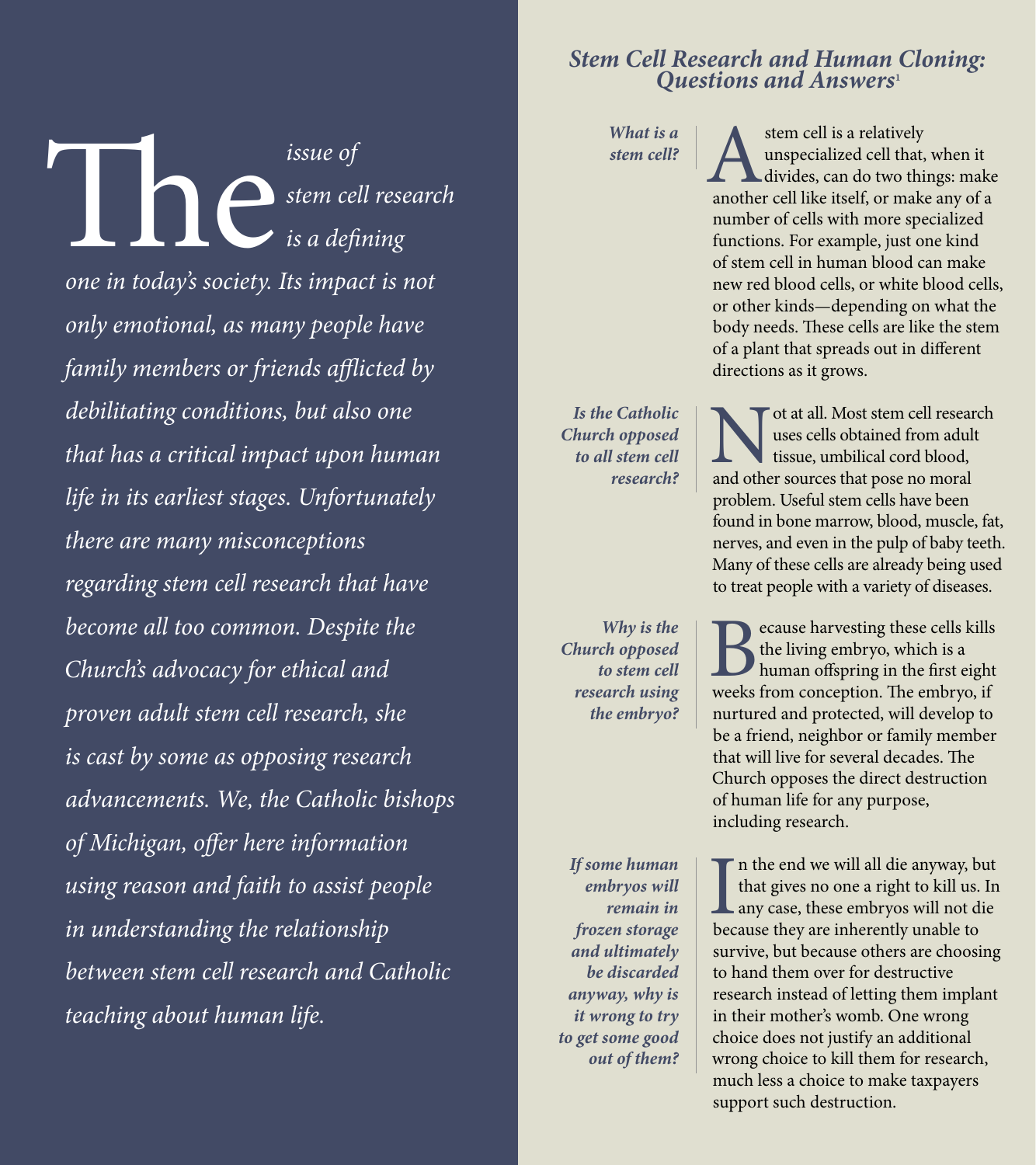*Haven't doctors, scientists and commentators said that embryonic stem cell research will lead to the cure of many diseases?*

*Is the Church telling us to choose the lives of embryos over the lives of suffering patients?*

*What is human cloning and how is it related to stem cell research?*

Some have made this claim, but<br>in fact this is largely speculation<br>Embryonic stem cells have<br>never treated a human patient, and ome have made this claim, but in fact this is largely speculation. Embryonic stem cells have animal trials suggest that they are too genetically unstable and too likely to form lethal tumors to be used for treatment any time soon. Years ago it was said that stem cells from embryos would be the most useful because they are so fast growing and versatile, able to make virtually any kind of cell. But those advantages become disadvantageous when these cells make tumors, creating a condition worse than the disease.

**No.** The Church is calling us<br>to respect both, without<br>those who are suffering, but we may not to respect both, without discrimination. We must help use a good end to justify an evil means. Moreover, treatments that do not require destroying any human life are at least as promising—they are already healing some conditions, and are far closer to healing other conditions than any approach using embryonic stem cells. The choice is not between science and ethics, but between science that is ethically responsible and science that is not.

I<sub>gen</sub> n human cloning, the DNA from the nucleus of a person's body cell is inserted into an egg whose own genetic material has been removed, and the egg is then stimulated to begin embryonic development. The resulting cloned embryo would genetically be an almost identical twin to the person supplying the body cell. This research overlaps with the stem cell issue. That is, human cloning might be done to create an embryo who will be destroyed to provide stem cells genetically matched to a patient, so the cells will not be rejected as foreign tissue.

*Why does the Church oppose* 

*Does opposition to cloning and embryonic stem cell research come only from one theological or political point of view?*

*Why does the*<br> *human cloning?*<br> **Church oppose**<br> **Chuman cloning?**<br> **Chuman cloning?**<br> **Chuman cloning?**<br> **Chuman** the laboratory to preset specifications. beings are manufactured in It is not a worthy way to bring a new human being into the world. When done for stem cell research, it involves the moral wrong of all embryonic stem cell research (destroying an innocent human life for possible benefit to others) plus an additional wrong: It creates human beings solely in order to kill them for their cells. This is the ultimate reduction of a human being to

an instrument of other people's wishes.

to reproduce, in which human

**No.** Serious moral concerns<br>
raised by a wide array of both<br>
religious and secular groups, including about these practices have been raised by a wide array of both some who disagree with the Catholic Church about human life. Michigan's human cloning ban, supported by the Church, passed with overwhelming bipartisan majorities. Many other countries (including Canada, Germany, France, Australia and Norway) have passed similar bans. The United Nations has passed a resolution calling for a world wide cloning ban. Opposition to the idea of treating early human life as a mere object or commodity in the laboratory transcends religious and political divisions.

Thousands of lives have been saved<br>by adult stem cells—most often<br>in the form of "bone marrow<br>transplants" for leukemia and other by adult stem cells—most often in the form of "bone marrow conditions (where the active ingredient in the bone marrow is stem cells). Today, adult stem cells have been used to help people with Parkinson's disease, spinal cord injury, sickle-cell anemia, heart damage, corneal damage, and dozens of other conditions. The danger is that this progress toward cures will be halted or slowed by campaigns that divert attention and resources toward embryonic stem cell research.

*Has research using adult stem cells ever accomplished anything?*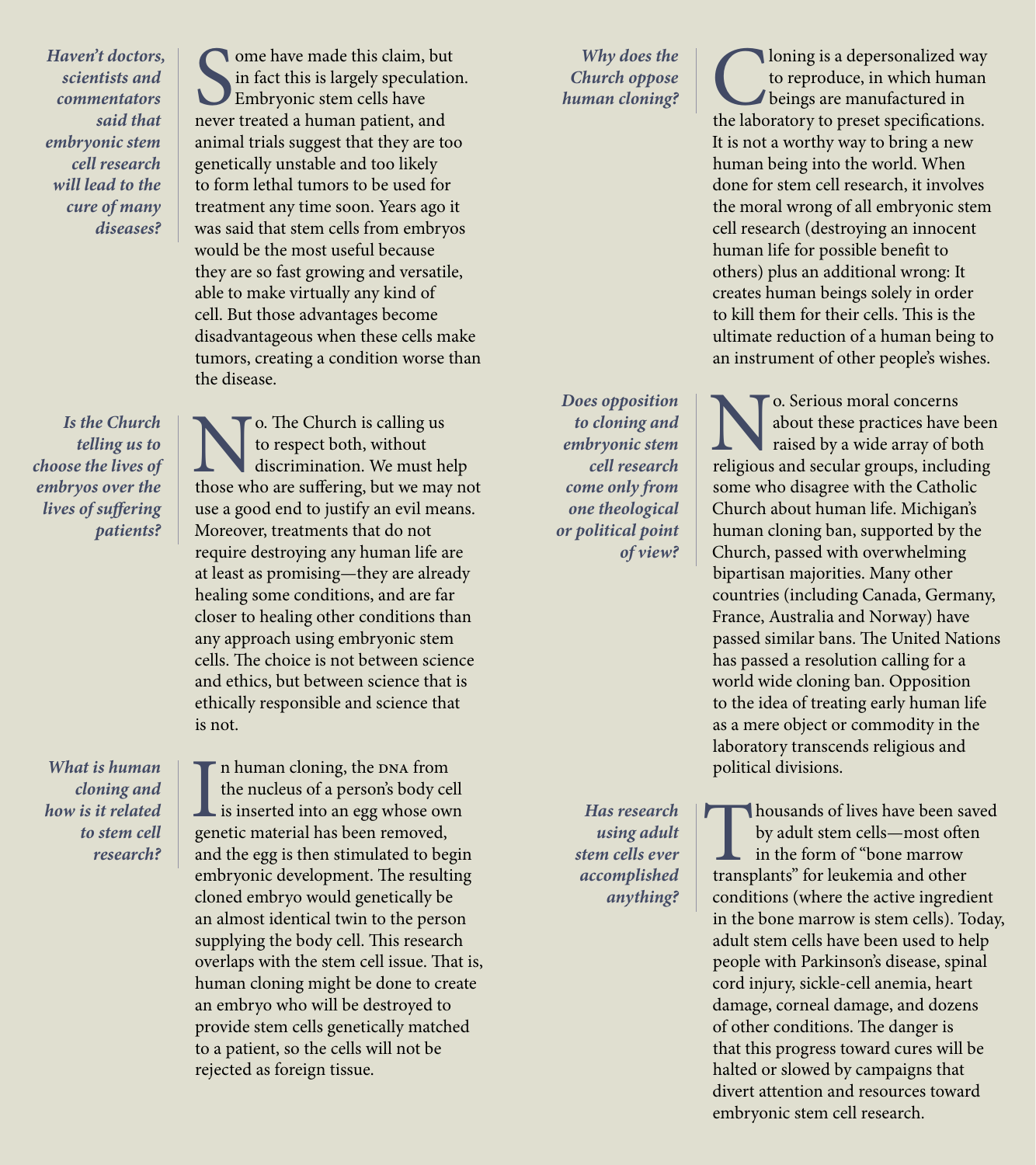### *Medical Conditions Assisted by Adult Stem Cell Research in Human Patients*²

#### *Cancers*

- Brain Cancer
- 2 Retinoblastoma
- 3 Ovarian Cancer
- 4 Skin Cancer: Merkel Cell Carcinoma
- 5 Testicular Cancer
- 6 Tumors Abdominal Organs Lymphoma
- 7 Non-Hodgkin's Lymphoma
- 8 Hodgkin's Lymphoma
- 9 Acute Lymphoblastic Leukemia
- 10 Acute Myelogenous Leukemia
- Chronic Myelogenous Leukemia
- 2 Juvenile Myelomonocytic Leukemia
- 3 Chronic Myelomonocytic Leukemia
- 4 Cancer of the Lymph Nodes: Angioimmunoblastic Lymphadenopathy
- 5 Multiple Myeloma
- 6 Myelodysplasia
- 7 Breast Cancer
- 8 Neuroblastoma
- 9 Renal Cell Carcinoma
- 20 Soft Tissue Sarcoma
- 21 Various Solid Tumors
- 22 Ewing's Sarcoma
- 23 Waldenstrom's Macroglobulinemia
- 24 Hemophagocytic Lymphohistiocytosis
- 25 Poems Syndrome
- 26 Myelofibrosis

#### *Auto-Immune Diseases*

- 27 Diabetes Type I (Juvenile)
- 28 Systemic Lupus
- 29 Sjogren's Syndrome
- 30 Myasthenia
- 31 Autoimmune Cytopenia
- 32 Scleromyxedema
- 33 Scleroderma
- 34 Crohn's Disease 35 Behcet's Disease
- 36 Rheumatoid Arthritis
- 37 Juvenile Arthritis
- 38 Multiple Sclerosis
- 39 Polychondritis
- 40 Systemic Vasculitis
- 41 Alopecia Universalis
- 42 Buerger's Disease

### *Medical Conditions Assisted by Embryonic Stem Cell Research in Human Patients*



#### *Cardiovascular*

- 43 Acute Heart Damage
- 44 Chronic Coronary Artery Disease

#### *Ocular*

45 Corneal Regeneration

#### *Immunodeficiencies*

- 46 Severe Combined Immunodeficiency Syndrome
- 47 X-Linked Lymphoproliferative Syndrome
- 48 X-Linked Hyper Immunoglobulin M Syndrome

#### *Neural Degenerative Diseases & Injuries*

- 49 Parkinson's Disease
- 50 Spinal Cord Injury
- 51 Stroke Damage

#### *Anemias & Other Blood Conditions*

- 52 Sickle Cell Anemia
- 53 Sideroblastic Anemia
- 54 Aplastic Anemia
- 55 Red Cell Aplasia
- 56 Amegakaryocytic Thrombocytopenia
- 57 Thalassemia
- 58 Primary Amyloidosis
- 59 Diamond Blackfan Anemia
- 60 Fanconi's Anemia
- 61 Chronic Epstein-Barr Infection

#### *Wounds & Injuries*

- 62 Limb Gangrene
- 63 Surface Wound Healing
- 64 Jawbone Replacement
- 65 Skull Bone Repair

#### *Other Metabolic Disorders*

- 66 Hurler's Syndrome
- 67 Osteogenesis Imperfecta
- 68 Krabbe Leukodystrophy
- 69 Osteopetrosis
- 70 Cerebral X-Linked Adrenoleukodystrophy

#### *Liver Disease*

- 71 Chronic Liver Failure
- 72 Liver Cirrhosis

#### *Bladder Disease*

73 End-Stage Bladder Disease

Adult stem cell research is already helping the sick today, while offering still greater hope for the future. Not only is embryo destructive research morally wrong, it has not cured anyone of anything. The reality is we can support the science of stem cells by finding cures *and* protecting life. In the words of Pope John Paul II, "scientific research in the field of genetics needs to be encouraged and promoted, but, like every other human activity, it can never be exempt from moral imperatives; research using adult stem cells, moreover, offers the promise of considerable success."³